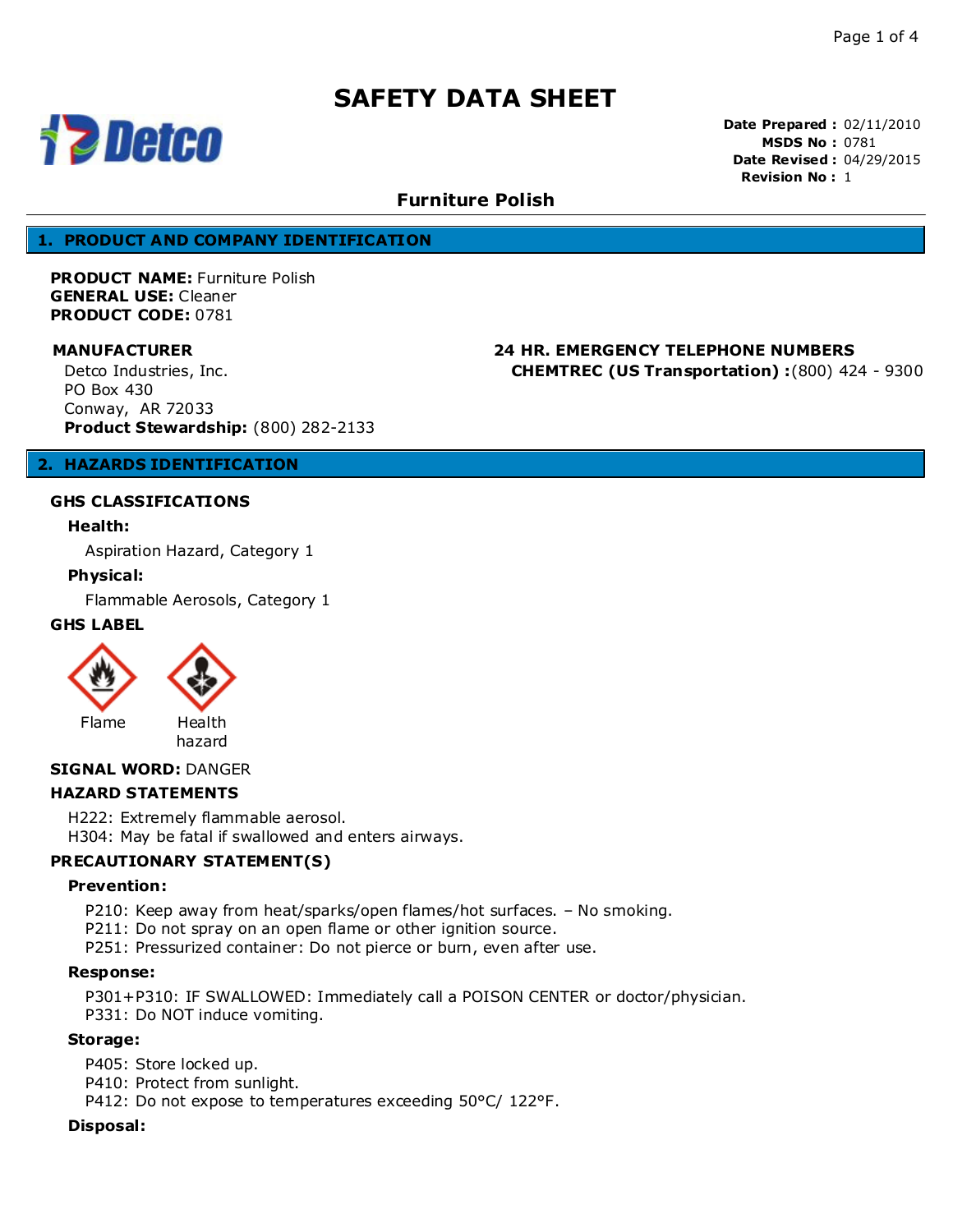

**Date Prepared :** 02/11/2010 **MSDS No :** 0781 **Date Revised :** 04/29/2015 **Revision No :** 1

# **Furniture Polish**

P501: Dispose of contents/container in accordance with federal, state and local regulations.

# **3. COMPOSITION / INFORMATION ON INGREDIENTS**

| <b>Chemical Name</b>                       | <b>Wt.%</b> | <b>CAS</b>      |
|--------------------------------------------|-------------|-----------------|
| Water                                      | $60 - 80$   | 7732-18-5       |
| Distillates, Petroleum, Hydrotreated Light | $10 - 20$   | 64742-47-8      |
| N-butane                                   | $2.5 - 10$  | 106-97-8        |
| Propane                                    | $2.5 - 10$  | 74-98-6         |
| Mineral Oil (usp Grade)                    | $2.5 - 10$  | 8042-47-5       |
| Span 80 (sorbitan Monooleate)              | $1 - 2.5$   | 1338-43-8       |
| Proprietary Fragrance                      | $0.1 - 1$   | mixture         |
| Oxazolidine E                              | $0.1 - 1$   | 7747-35-3       |
| Polysorbate 80                             | $0.1 - 1$   | $9005 - 65 - 6$ |

# **4. FIRST AID MEASURES**

**EYES:** Flush eyes with water for at least 15 minutes. If pain and/or irritation persists, get medical attention.

**SKIN:** Flush affected area with water for 15 minutes. Remove contaminated clothing. If pain and/or irritation persists, get medical attention. Launder clothes before reusing.

**INGESTION:** Do not induce vomiting. Give 2 glasses of water. Get immediate medical attention.

**INHALATION:** Remove to fresh air. If not breathing, give artificial respiration. If breathing is difficult, give oxygen. Get medical attention.

### **5. FIRE FIGHTING MEASURES**

**GENERAL HAZARD:** Fire exposed containers may rupture.

**EXTINGUISHING MEDIA:** Carbon dioxide, water, foam or dry chemical.

**FIRE FIGHTING PROCEDURES:** As in any fire, wear self-contained breathing apparatus pressure-demand, (MSHA/NIOSH approved or equivalent) and full protective gear.

### **6. ACCIDENTAL RELEASE MEASURES**

**SMALL SPILL:** Remove all sources of ignition. Contain spill. Absorb liquid and place in sealed container for disposal.

**7. HANDLING AND STORAGE**

**GENERAL PROCEDURES:** Store as Level 1 Aerosol (NFPA 30B)

**STORAGE:** Keep away from sources of ignition. Do not store at temperatures above 120F.

**8. EXPOSURE CONTROLS / PERSONAL PROTECTION**

**PERSONAL PROTECTIVE EQUIPMENT**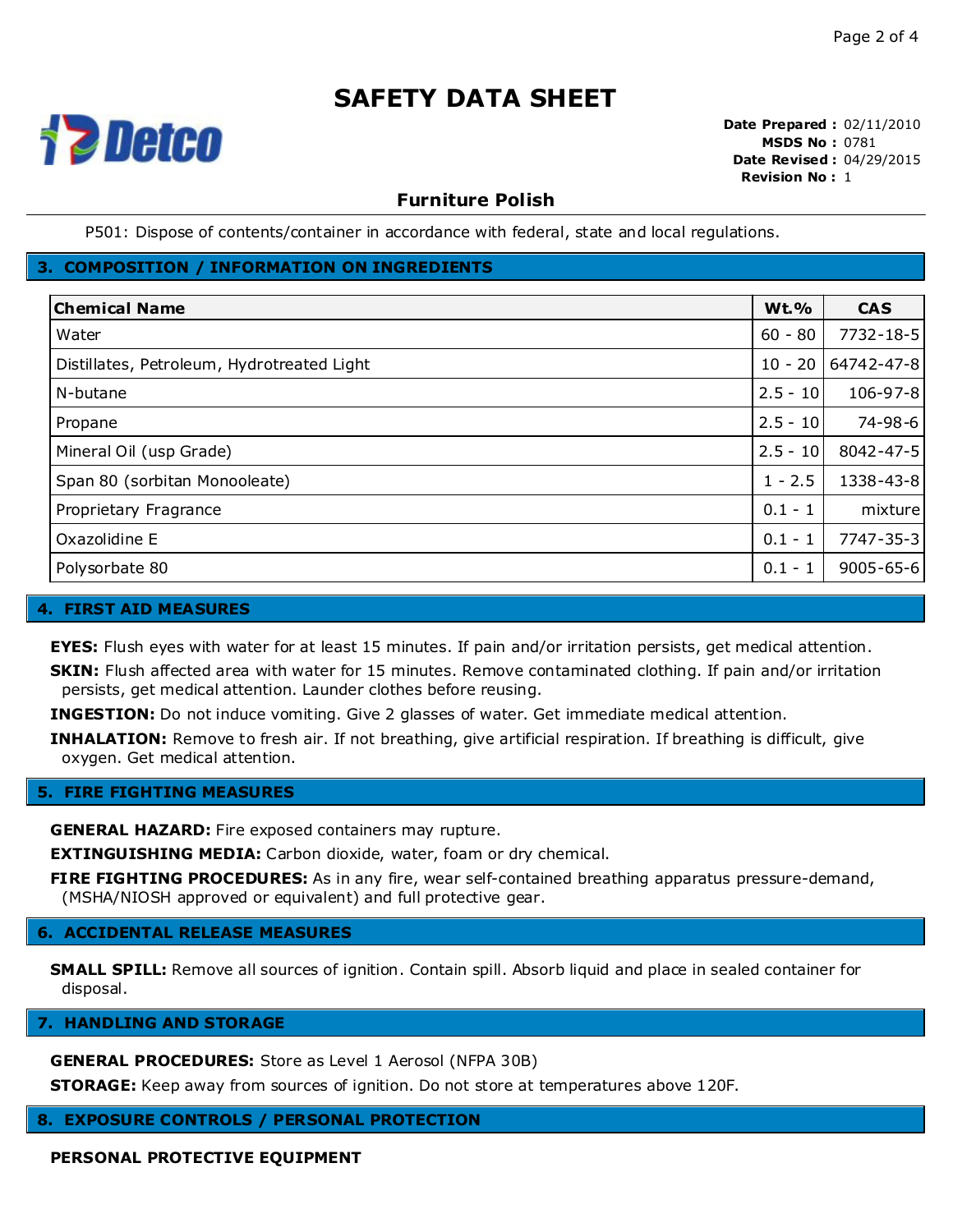

**Date Prepared :** 02/11/2010 **MSDS No :** 0781 **Date Revised :** 04/29/2015 **Revision No :** 1

# **Furniture Polish**

**EYES AND FACE:** Wear safety glasses with side shields (or goggles). **SKIN:** None. **RESPIRATORY:** None. **PROTECTIVE CLOTHING:** None.

# **9. PHYSICAL AND CHEMICAL PROPERTIES**

**PHYSICAL STATE:** Aerosol-Pressurized Liquid/Gas **ODOR:** Lemon **COLOR:** White **pH:** Not Available **FLASHPOINT AND METHOD:** (-156°F) (Calculated) **FLAMMABLE LIMITS:** N/D to N/D **VAPOR PRESSURE:** 22.65 psi at (70°F) **VAPOR DENSITY:** Not Determined **BOILING POINT:** 83.05°C (181.48°F) **FREEZING POINT:** Not Determined **SOLUBILITY IN WATER:** Partially Soluble **EVAPORATION RATE:** Not Determined **SPECIFIC GRAVITY:** 0.88 **Notes:** Concentrate Only. **COEFF. OIL/WATER:** Not Determined

# **10. STABILITY AND REACTIVITY**

**HAZARDOUS POLYMERIZATION:** Will not occur.

**STABILITY:** Stable.

**CONDITIONS TO AVOID:** Temperatures above 120F, heat, flame and sources of ignition.

**POSSIBILITY OF HAZARDOUS REACTIONS:** None known.

**HAZARDOUS DECOMPOSITION PRODUCTS:** Oxides of carbon.

**INCOMPATIBLE MATERIALS:** Strong oxidizers.

# **11. TOXICOLOGICAL INFORMATION**

# **ACUTE**

| Chemical Name                              | ORAL LD <sub>50</sub><br>(rat) | <b>DERMAL LD</b> <sub>50</sub><br>(rabbit) |
|--------------------------------------------|--------------------------------|--------------------------------------------|
| Distillates, Petroleum, Hydrotreated Light |                                | > 5000 mg/kg   > 2000 mg/kg                |

#### **CARCINOGENICITY**

**Notes:** None known.